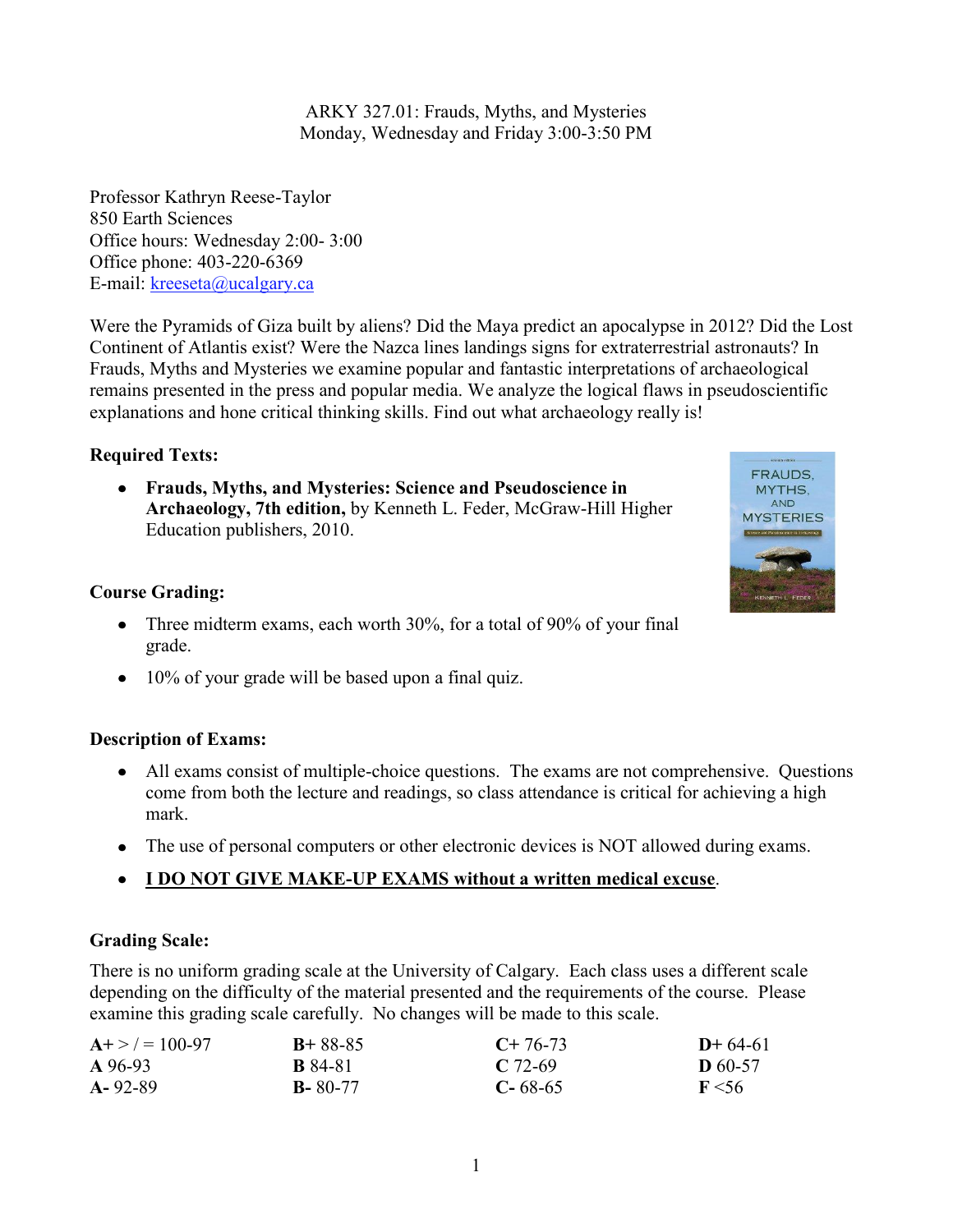### **Writing Across the Curriculum:**

Writing skills are not exclusive to English courses and, in fact, should cross all disciplines. The University supports the belief that throughout their University careers, students should be taught how to write well so that when they graduate their writing abilities will be far above the minimal standards required at entrance. Consistent with this belief, students are expected to do a substantial amount of writing in their University courses and, where appropriate, instructors can and may use writing and the grading thereof as a factor in the evaluation of student work. All undergraduate and graduate students who feel they require further assistance can utilize the services provided by the Writing Centre in the Effective Writing.

### **Academic Accommodation Policy:**

The purpose of academic accommodation is to provide students with documented disabilities equal opportunity to master the essentials of a post-secondary education. Students with disabilities at the University of Calgary have met all admission requirements but may have done so with the use of accommodations. Similarly, they are expected to meet all academic and non-academic requirements. Adaptive technology and other academic accommodations do not relieve students of their responsibility to develop the essential skills and abilities expected of all students.

Please refer to the following web link for detailed information:

http://www.ucalgary.ca/drc/node/71

### **Disability Resource Centre Accommodations:**

It is the responsibility of the student to request academic accommodations. If you are a student with a documented disability who may require academic accommodation and have not registered with the Disability Resource Centre, please contact their office at (403) 220-8237.

Students who have not registered with the Disability Resource Centre are not eligible for formal academic accommodation. Students are also required to discuss their needs with the instructor no later than fourteen (14) days after the start of the course.

## **Freedom of Information and Protection of Privacy Act:**

The University of Calgary is committed to protecting the privacy of individuals who work and study at the University or who otherwise interact with the University in accordance with the standards set out in the Freedom of Information and Protection of Privacy Act.

Please refer to the following link for detailed information:

http://www.ucalgary.ca/secretariat/system/files/foip%20overview.pdf